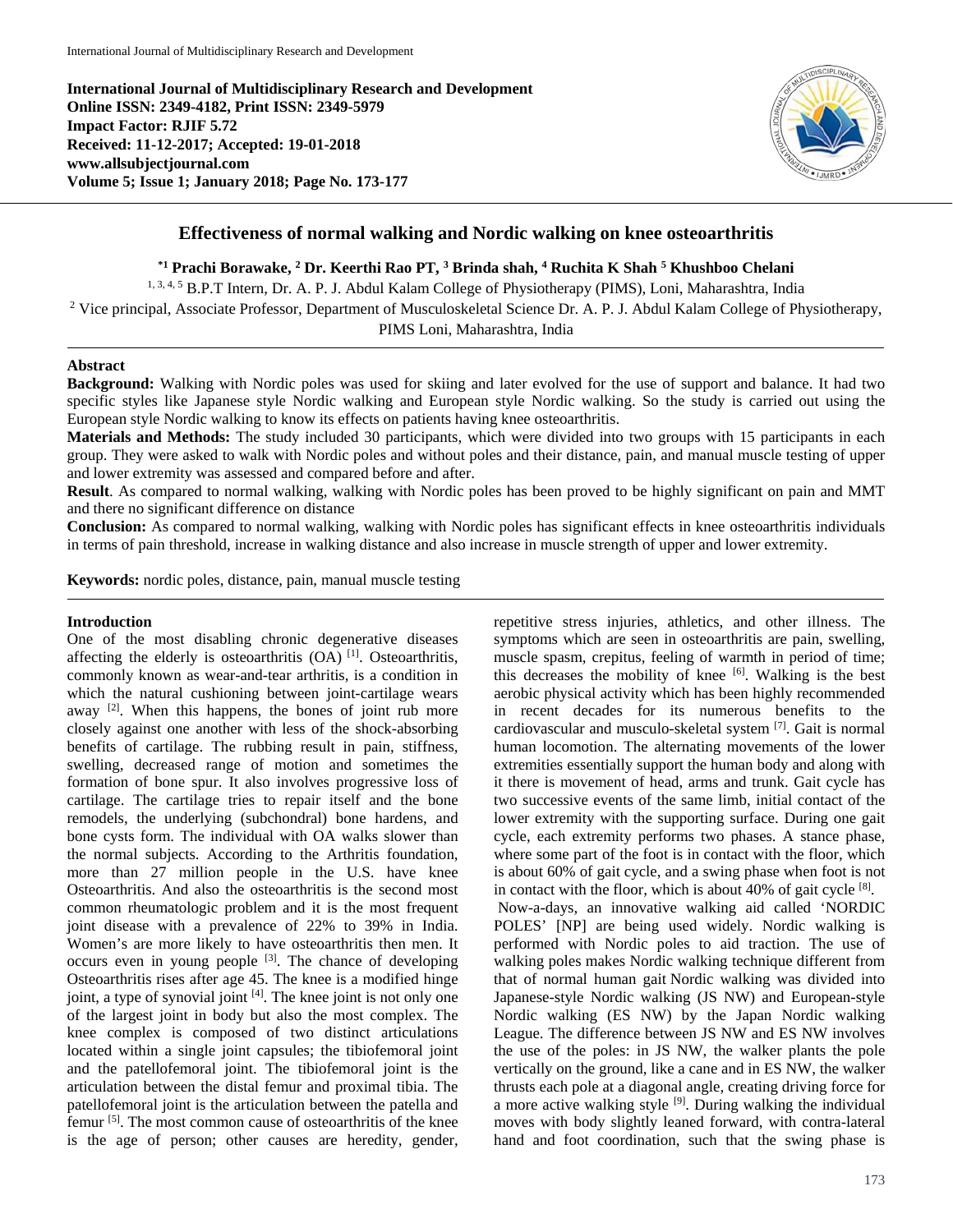always double with one lower extremity and opposite hand [10]. There are phases with two and four contact moments which also gives walking style great stability [11]. Compared to Normal walking the Nordic walking involves applying force to the poles with each stride. Nordic walkers use their entire body and receive fitness building stimulation which is not present in normal walking [12]. It does offloading of lower extremities and loading of the upper extremities [13].

# **Material and Methodology**

## **Research Design**

The research design used for the study was prospective Comparative Study

## **Source of Data**

The source of data will be collected from patients with unilateral knee OA (sub acute) from Dr. A.P.J. Abdul Kalam, College of Physiotherapy, Loni, Taluka- Rahata, District-Ahemdnagar-413736, Maharashtra

## **Type of Data**

The data was collected by the primary investigator

## **Place of Study**

The study was conducted in Dr. A.P.J. Abdul Kalam college of Physiotherapy, Pravara Institute of Medical Sciences

## **Duration of Study**

The study was conducted from August 2017 to November 2017

**Intervention Period:** 2 weeks, 15 minutes per day

## **Participants**

Both Males and Females were included for the study

## **Sample**

The sample included participants who fulfilled the inclusion and the exclusion criteria and were willing to participate Sample Size: The sample size was 30 **Sampling Design:** Convenient Sampling **Equipment:** Nordic Poles, Stopwatch, Chair, Cones

#### **Selection Criteria**

1. Both males and females up to the age group of 40 to 60 having sub acute unilateral osteoarthritis of knee and the subjects who were willing to participate were included in the study

2. Individuals with past history of neuro-muscular, cardiorespiratory, cognitive disorders, balance impairments, any recent infections, or operative wounds were excluded from the study

## **Procedure**

The study received ethical approval from Institutional Ethical Committee of Dr A. P. J. Abdul Kalam College of Physiotherapy, Loni.

The participants were screened and after finding suitability according to the inclusion and exclusion criteria, they were requested to participate in the study. They were explained about the study and the intervention. The participants were

briefed about the nature of the study, duration of intervention and the intervention being used was explained in the language best understood by the participants. They were encouraged to clarify the queries regarding the study if any. An informed written consent form, approved by ethical committee was given to the participants. The demographic data was obtained and the detailed assessment was done. The sample size of the study was 30 participants. There were two groups namely A and B and each group was having 15 participants each. The participants were assessed on the first day for the severity of pain, duration of walking covered and strength of the upper and lower extremity muscles using VAS, 6MWT and MMT respectively.

Group A: Walking without poles i.e. Normal walking

Group B: Walking using Nordic poles i.e. Nordic walking

The pain was assessed by VISUAL ANALOGUE SCALE  $(VAS)$  [14]. The patient marks on the line the point that they feel represents their perception of their current state of pain. The VAS score was determined by measuring from the left hand end of the line to the point that the patient marks.

SET-UP:6 Minute Walk Test (6 MWT)

This test requires a pathway of 30 meters.

Cones were placed on the either end of the pathway along with chairs. 6 min of time was set and then the participants were asked to walk with their normal pace and ability. While they walk, they were encouraged to walk faster and while walking if they were feeling fatigue they were asked to take rest for some time and again continue walking. After 6 mins participants were asked to sit and distance was calculated in given period of time. Then the data was kept to check for progression. The strength of the patient's upper extremity and lower extremity will be checked. The strength will be measured in terms of grades using the manual muscle testing technique [15].

Both the groups were asked to perform their respective tasks i.e. group A Normal walking and group B Nordic walking. The duration was 15 mins ever day up-to 3 weeks. they were re-assessed using the (6 MWT) after 3 weeks. The strength of the patient's upper extremity and lower extremity was checked and measured using manual muscle testing (MMT). The data analysis was done. The information was recorded and compared respectively for each group.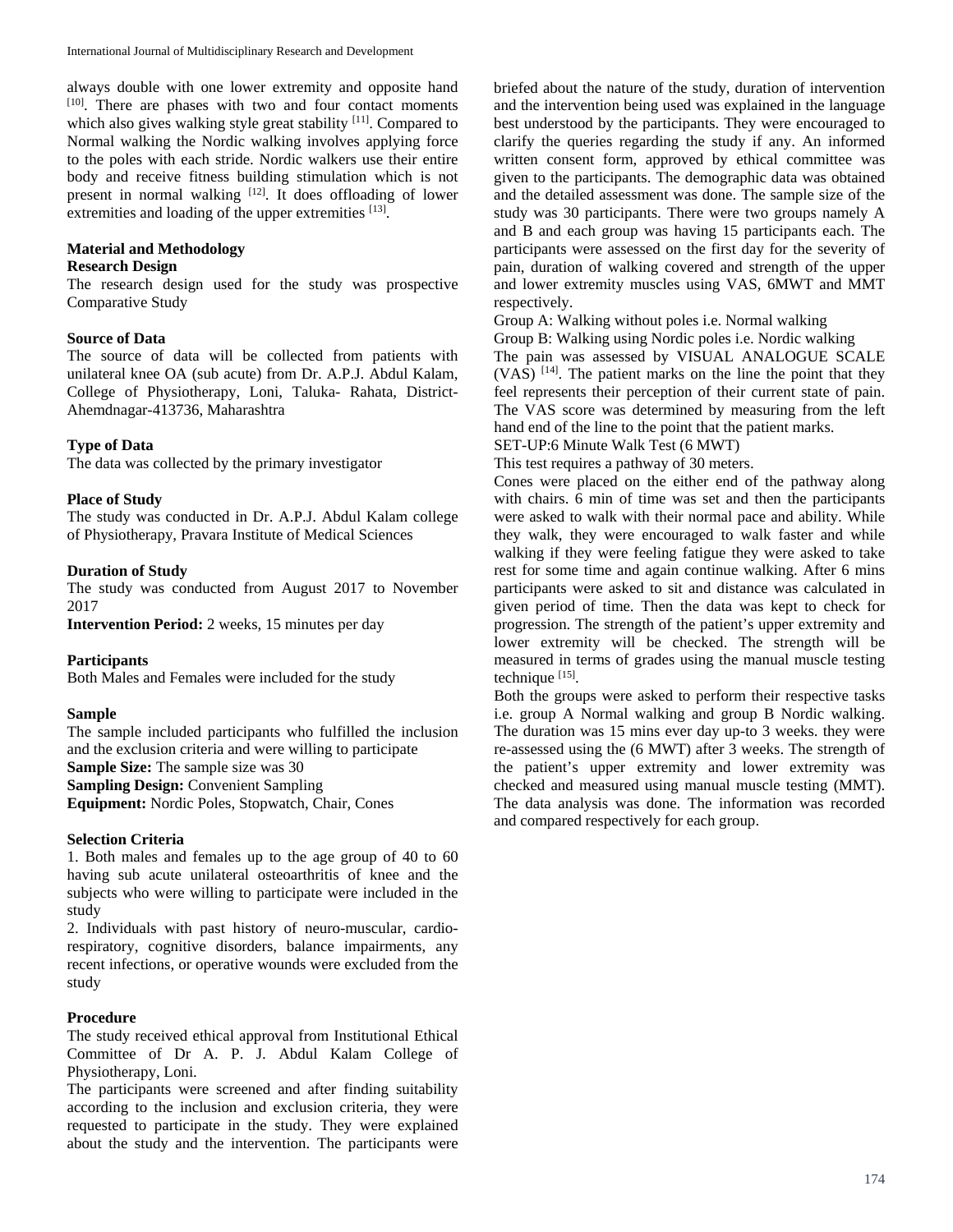

Fig 1: measuring MMT of upper extremity



**Fig 2:** Participants walking with nordic poles



**Fig 3:** Participants performing 6MWT

**Fig 4:** Participants walking without poles

## **Data Analysis, Interpretation and Result**



**Fig 5:** Pain Post Readings in Normal Walking and Nordic walking



**Table 1:** Data Presentation of pain In Normal Walking and Nordic walking

| <b>Parameter</b> | Post (mean $\pm$ SD) of Normal<br>walking | Post (mean $\pm SD$ ) of Nordic<br>walking | Unpaired 't'test<br>value | p value                           |  |
|------------------|-------------------------------------------|--------------------------------------------|---------------------------|-----------------------------------|--|
| <b>PAIN</b>      | $5.13 \pm 0.63$                           | $3.13 + 0.74$                              | 7.89                      | $<0.0001$ , highly<br>significant |  |

**Result 1:** The above figure shows the comparison of mean value of post pain on Normal walking and Nordic walking, t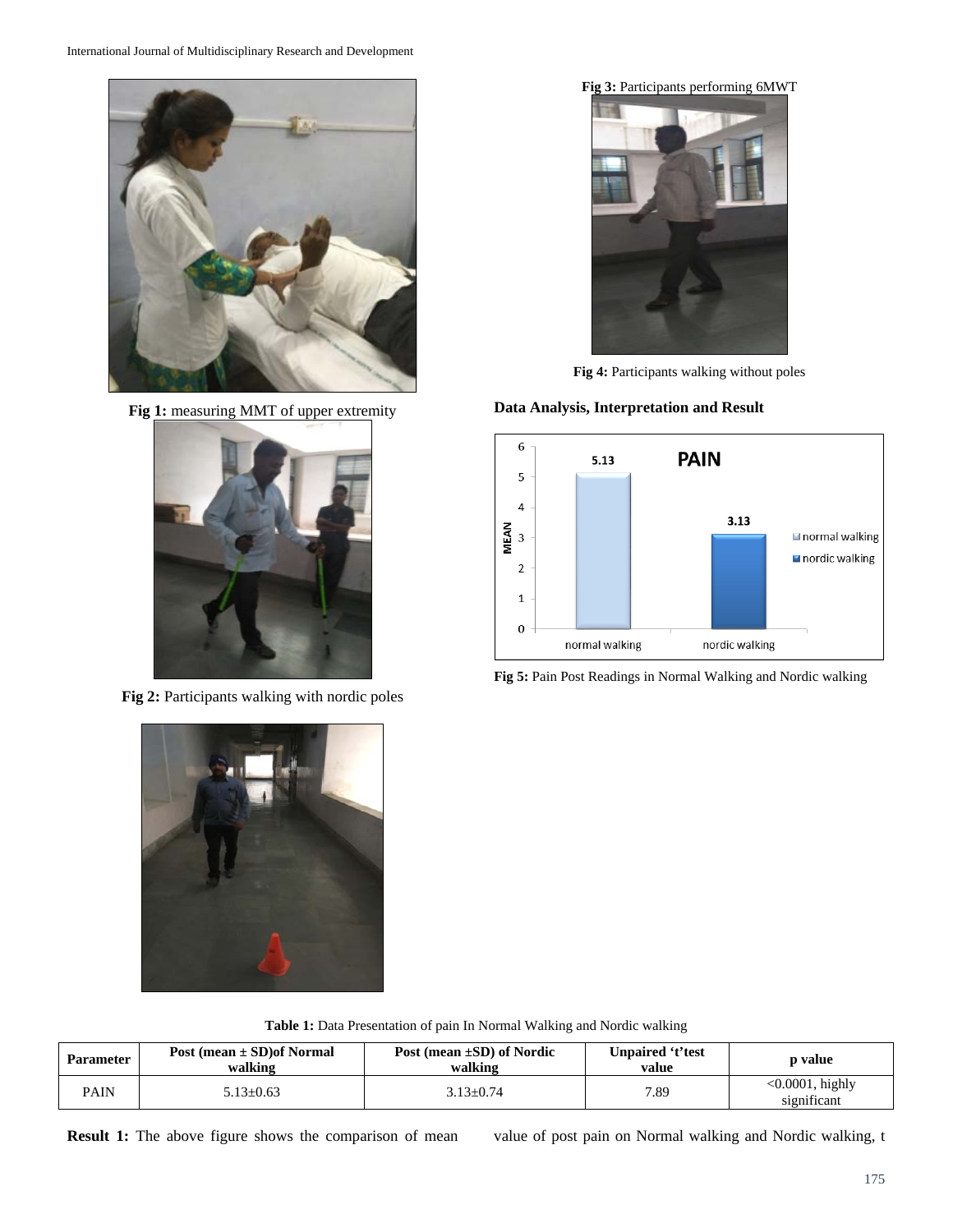value was 7.89 and p<0.001 using student paired 't' test within the groups which shows highly significant difference



**Fig 6:** Distance Post Readings in Normal Walking and normal walking

| Table 2: Data Presentation of Distance in Normal Walking and Nordic walking |  |  |  |
|-----------------------------------------------------------------------------|--|--|--|
|                                                                             |  |  |  |

| <b>Parameters</b> | Post distance (mean $\pm$ SD ) of | Post distance               | Unpaired 't' test | 'p value and           |  |
|-------------------|-----------------------------------|-----------------------------|-------------------|------------------------|--|
|                   | normal walking                    | mean± SD) of Nordic walking | value             | significance           |  |
| <b>Distance</b>   | $325.33 \pm 26.82$                | 331.33+22.07                | 0.668             | 0.509, not significant |  |

**Result 2:** The above figure shows the comparison of mean value of post distance on Normal walking and Nordic walking, t value was 0.668 and p=0.509 using student paired't' test within the groups which shows not significant difference.



**Fig 7:** MMT Post readings in normal walking

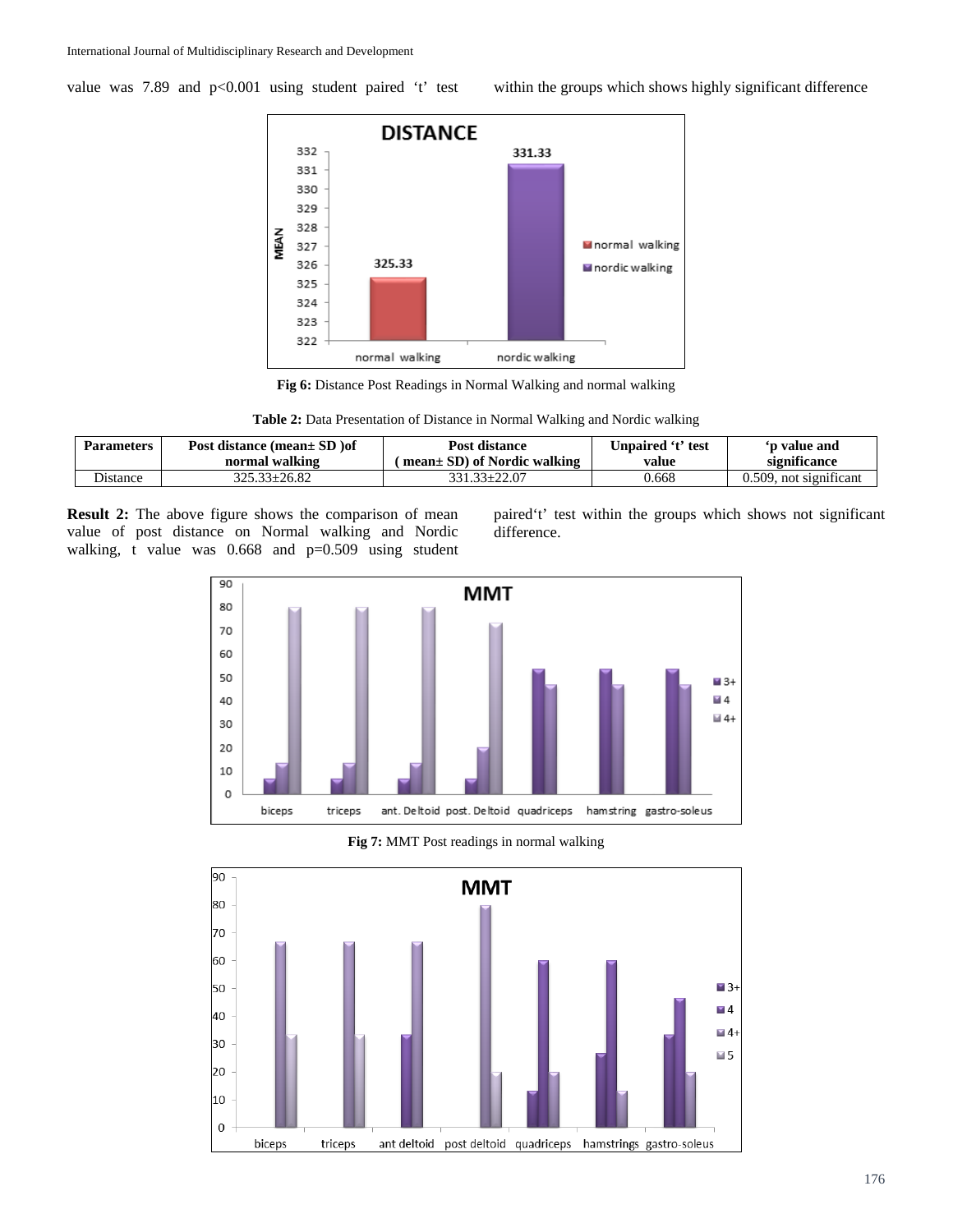#### **Fig 8:** MMT Post readings in Nordic walking

| <b>Parameter</b>  | <b>Normal walking</b> |       |       |       |   | Nordic walking |       |       |       |
|-------------------|-----------------------|-------|-------|-------|---|----------------|-------|-------|-------|
|                   | 3                     | $3+$  |       | $4+$  | 3 | $3+$           | 4     | $4+$  | 5     |
| <b>Biceps</b>     |                       | 6.66  | 13.33 | 80    |   |                |       | 66.66 | 33.33 |
| Triceps           |                       | 6.66  | 13.33 | 80    |   |                |       | 66.66 | 33.33 |
| Ant deltoid       |                       | 6.66  | 13.33 | 80    |   |                | 33.33 | 66.66 |       |
| Post deltoid      |                       | 6.66  | 20    | 73.33 |   |                |       | 80    | 20    |
| <b>Ouadriceps</b> |                       | 53.33 | 46.66 |       |   | 13.33          | 60    | 20    |       |
| <b>Hamstrings</b> |                       | 53.33 | 46.66 |       |   | 26.66          | 60    | 13.33 |       |
| Gastro-soleus     |                       | 53.33 | 46.66 |       |   | 33.33          | 46.66 | 20    |       |

**Table 3/4:** Post readings of MMT in Normal and Nordic walking

## **Result No. 03and 04**

The above figure shows comparison post values of Manual Muscle Testing using of upper and lower extremity using percentage method in Normal walking, in post values, for grade 3+ values were 6.66% for biceps, triceps, anterior deltoid, posterior deltoid,53.33% for quadriceps, hamstring, gastrosoleous, for grade 4 values were 13.33% for biceps, triceps, anterior deltoid,20% for posterior deltoid,46.66% for quadriceps, hamstring, and gastrosoleous, for grade 4+ values were 80% for biceps, triceps, anterior deltoid,73.33% for posterior deltoid and in Nordic Walking post values for grade 3+ were 13.33% for quadriceps,26.66% for hamstring,33.for grade 4+ values were 66.66% for biceps, triceps, anterior deltoid, 80% for posterior deltoid,20% for quadriceps,13.33%for hamstrings,20% for gastrosoleous, for grade 5 values were 33.33% for biceps,triceps,20% for posterior deltoid.

#### **Discussion**

The study evaluated the effectiveness of Normal walking and Nordic walking in the knee OA individuals**.** The result of this study showed that there were significant changes in the strength of upper and lower extremity, pain, distance of both the groups. However, when both the groups were compared, Group B (NORDIC WALKING) showed highly significant changes than Group A (NORMALWALKING).The strength of lower extremity increased because Nordic poles reduce the loads on knee joint. And Nordic walking exercises induces the mobilization of all upper and lower extremity muscles compared to Normal walking. The strength of upper extremity increased in Nordic walking because Compared to normal walking, Nordic walking involves apply force to the poles with each stride. Nordic walkers use their entire body and receive fitness building stimulation not present in normal walking for the chest, latissimus dorsi, triceps, biceps, abdominals, spinal and core muscles.

Daisuke Homma has a study on effects of Nordic walking on pelvis motion and muscle activities around the hip joints of adults with hip osteoarthritis, found results that the pelvic rotation angle was significantly larger in European style Nordic walking than in Japanese style Nordic walking. In the stance phase, hip abductor muscle activity was significantly decreased in Japanese style Nordic walking compared to both ordinary walking and European style Nordic walking. In the swing phase, rectus abdominis muscle activity was significantly increased in both Japanese style Nordic walking and European style Nordic walking compared to ordinary walking and lumbar erector spine activity was significantly lower in Japanese style Nordic walking than in ordinary walking. Japanese style Nordic walking style may reduce the compensatory pelvic rotation in patients with hip Osteoarthritis. Japanese style Nordic walking might be better for joint protection and prevention of secondary disorders of the hip in Osteoarthritis patients<sup>9</sup>.

So, according to the study performed to know the effect of Normal walking and Nordic walking in knee osteoarthritis showed that after walking with Nordic poles on knee osteoarthritis individual it reduces the load of knee joint and induces the mobilization to upper and lower extremity muscles.

## **Conclusion**

Compared to normal walking, walking with Nordic poles has significant effects in knee osteoarthritis individuals in terms of pain threshold, increase in walking distance and also increase in muscle strength of upper and lower extremity

#### **References**

- 1. Rosangela Correa Dias, Joao Marcos Domingues Dias, *et al*., Impact of an exercise and walking protocol on quality of life for elderly people with OA of the knee, 2003, 121- 130.
- 2. Berenbaum F. Osteoarthrities as an inflammatory disease (osteoarthritis is not osteoarthrosis)
- 3. www.wikipediaosteoarthritis. com
- 4. Levangie P, Norkin C, Joint structure and function: a comprehensive analysis. 5th ed. New Delhi: Jaypee brothers medical publishers.
- 5. Park SK, Yang DJ, *et al*., Effects of Nordic walking and walking on spatiotemporal gait parameters and ground reaction force. J Phys. Ther. Sci. 2015; 27(9):2891-2893.
- 6. Subhash M Khatri. Basics of orthopedics physiotherapy. 2013. New Delhi: Jaypee brothers medical publishers
- 7. www.wikipedianormalwalking.com
- 8. Levangie P, Norkin C, Joint structure and function: a comprehensive analysis. 5th ed. New Delhi: Jaypee Brothers medical publishers, 2011.
- 9. Daisuke Homma, Hirofumi jigami, *et al*. Effects of Nordic Walking on pelvis motion and muscle activities around the hip joint of adults with hip osteoarthritis.
- 10. Pedro pereZ-Soriana, Alberto Encarnacion-Martinez, *et al*, Nordic walking: A Systemic Review